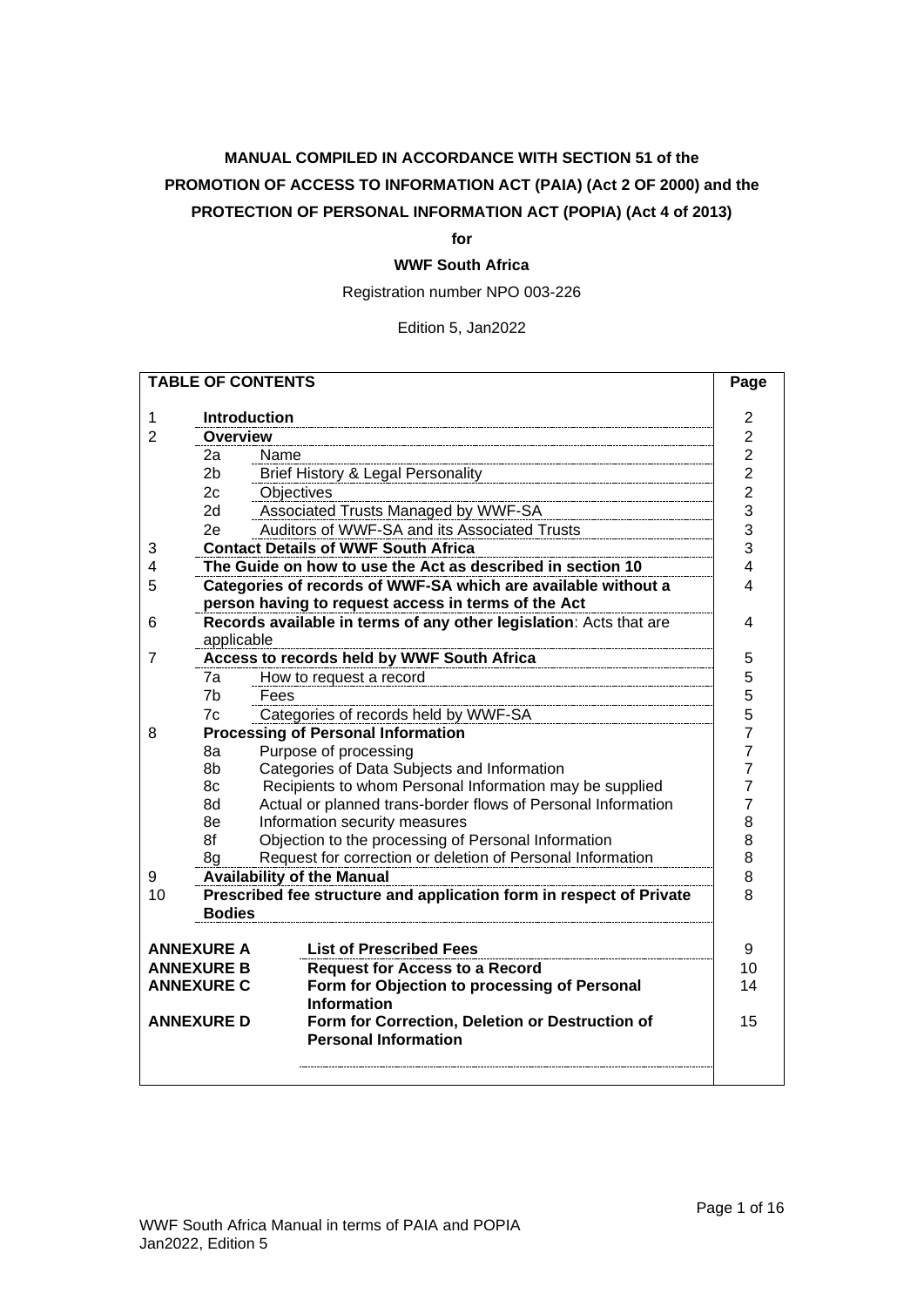#### <span id="page-1-0"></span>**1. INTRODUCTION**

The aim of this Manual is to assist potential requestors in requesting access to information (documents or records) from WWF South Africa as contemplated under the Promotion of Access to Information Act no 2 of 2000 ("the Act") and the Protection of Personal Information Act no 4 of 2013 ("POPIA").

This Manual may be amended from time to time and as soon as any amendments have been effected, the latest version of the Manual will be published and distributed in accordance with the Act.

A requester is invited to contact the Information Officer should he or she require any assistance in respect of the use or content of this Manual.

#### <span id="page-1-2"></span><span id="page-1-1"></span>**2. OVERVIEW**

#### **a. Name**

**WWF South Africa** (abbreviated as **WWF-SA**)

The former name, **World Wide Fund for Nature South Africa**, is retained as an alternative name. It is recorded that the voluntary association previously was named the **Southern African Nature Foundation.**

#### <span id="page-1-3"></span>**b. Brief History & Legal Personality**

The global **WWF** network is the world's largest independent organisation dedicated to the conservation of nature. Founded in 1961, there is a network of offices in close to 100 countries, supported by nearly five million people.

**WWF-SA** was founded by Dr Anton Rupert in 1968 at the request of HRH Prince Bernhard of the Netherlands, the then International president of WWF.

**WWF-SA** is an autonomous voluntary association governed by a Constitution. **WWF-SA** is registered as a Non Profit Organisation (registration number 003- 226NPO), is exempt from income tax, donations tax and estate duty and is registered for VAT.

#### <span id="page-1-4"></span>**c. Objectives**

**WWF-SA** raises funds and channels support to priority conservation projects that have been developed in partnership with other leading organisations.

The objectives of WWF-SA are:

- 1. To assist in the conservation of the natural environment and biodiversity in order to contribute to the quality of life, health, benefit and enjoyment of present and future generations;
- 2. To educate society in furtherance of protection and conservation of the natural environment and biodiversity;
- 3. To raise funds in order to achieve its objectives.

It is **WWF South Africa's** task to implement the One Global Programme of the WWF Network in South Africa. By aligning its conservation activities more closely with this Programme, we have identified **national priorities**.

Our vision is that by **working with people**, together we will change behaviour and leave **a living planet**.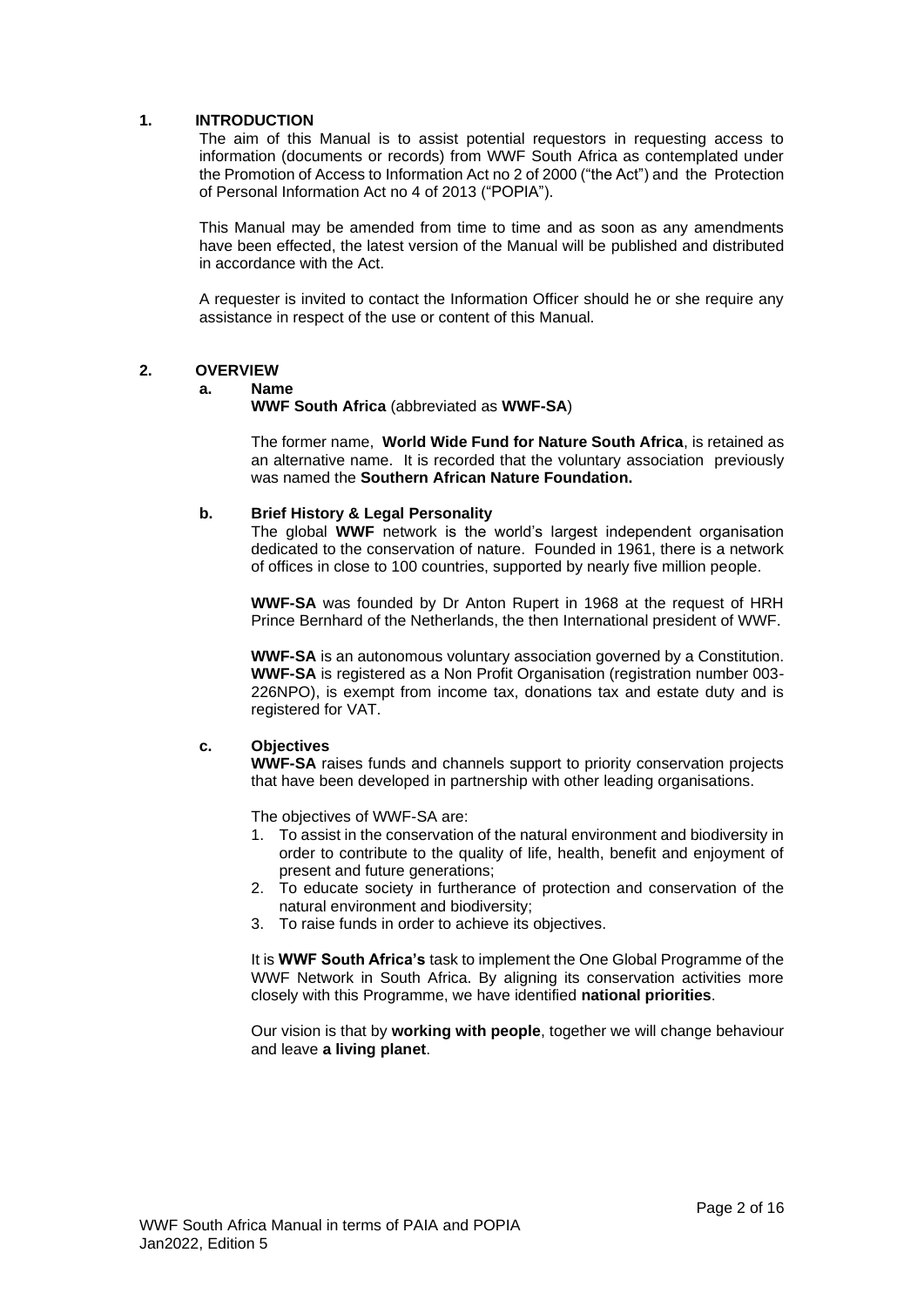#### <span id="page-2-0"></span>**d. Associated Trusts managed by WWF South Africa**

## **i. WWF Nedbank Green Trust (IT993/91)**

(previously known as The Green Trust)

Founded in October 1990, the WWF Nedbank Green Trust is an associated trust of WWF-SA in a mutual-benefit partnership with Nedbank.

#### **ii. The National Parks Trust of South Africa (T342/86)**

WWF South Africa's patron, Dr Anton Rupert established The National Parks Trust in 1986 after R4 million was donated to conservation by two foreign donors. The South African Government agreed to match the donation and a trust fund was established.

#### **iii. The Southern African Wildlife College Education Trust, previously known as the Southern African Conservation Education Trust (IT2499/2000)**

The Southern African Wildlife College Education Trust was founded by WWF-SA in 2000. The primary aim of this capital trust fund is to provide funding for education and training in nature conservation management at the Southern African Wildlife College.

#### **iv. The Table Mountain Fund (T890/1998)**

The Table Mountain Fund is a Trust established in 1998 from funds donated by WWF-SA and the World Bank. TMF develops projects that are aligned with the Cape Action for People and the Environment (C.A.P.E.) and that address target areas of high biodiversity. Investment income generated by the locally raised component of the Fund contributes to Cape Peninsula based projects, while that from the Global Environment Facility supports projects in the whole of the Cape Floral Kingdom, the smallest and richest plant kingdom on earth.

## **v. The Leslie Hill Succulent Karoo Trust (IT745/95)**

The Leslie Hill Succulent Karoo Trust was founded in 1995 by its namesake, Mr Leslie Hill. An accountant and financier by profession, the late Mr Hill established the Trust fund to fund strategic conservation initiatives in the Succulent Karoo, particularly land acquisition for the creation of core conservation areas.

More information in this regard is available from the WWF-SA Annual Review as well as on our website [www.wwf.org.za](http://www.wwf.org.za/)

## <span id="page-2-1"></span>**e. Auditors of WWF-SA and its Associated Trusts**

PricewaterhouseCoopers **Stellenbosch** South Africa

## <span id="page-2-2"></span>**3. CONTACT DETAILS OF WWF SOUTH AFRICA**

*(Information required under Section 51(1)(a) of the Act)* **Physical Address**

First Floor, Bridge House, Boundary Terraces, 1 Mariendahl Lane, Newlands 7700 South Africa

#### **Postal Address**

P O Box 23273 CLAREMONT 7735 South Africa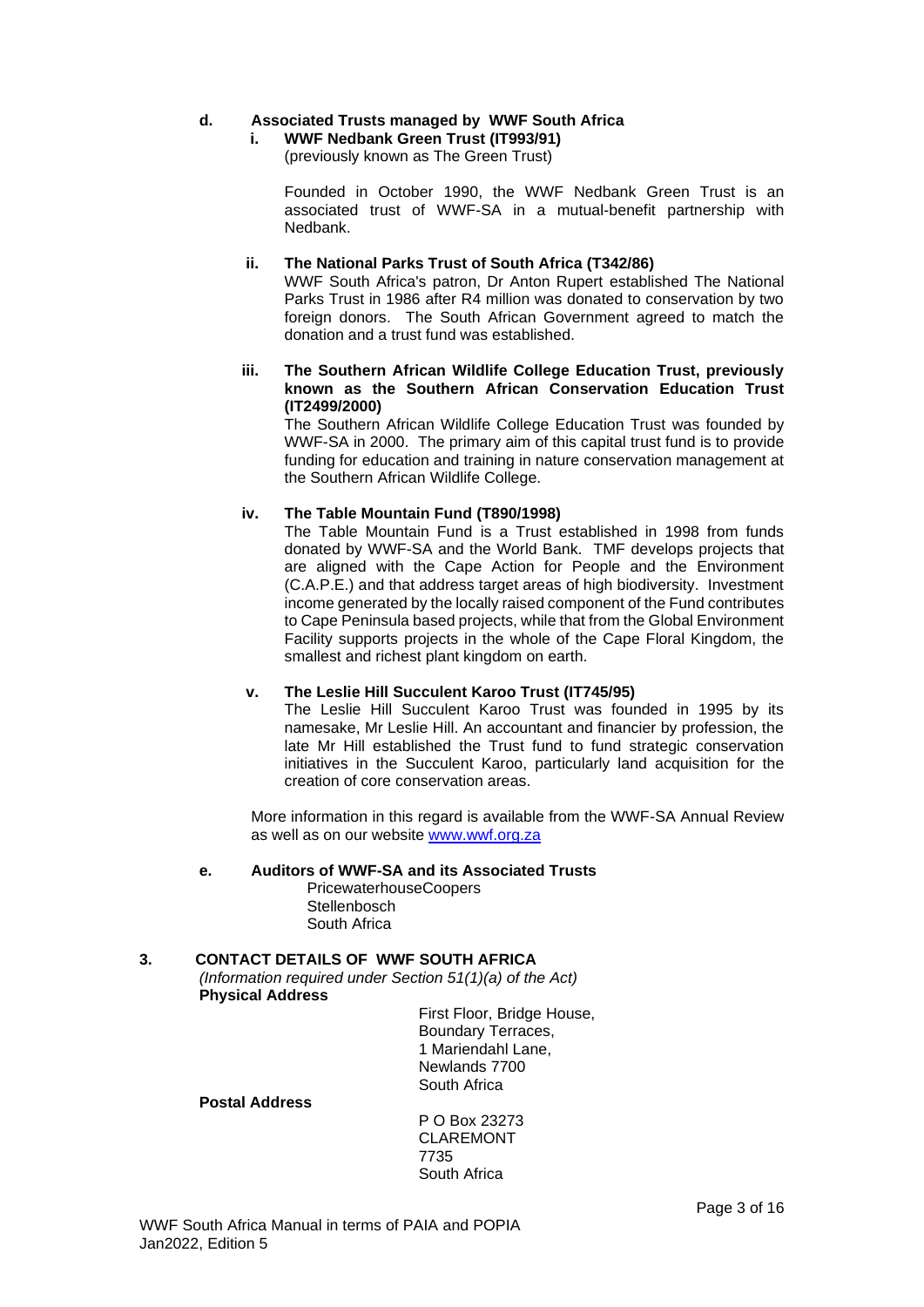**Phone number**  $+27 21 657 6600$ **Fax number** +27 86 535 9433(SA only) / +27 (0) 21 671 0274<br>Website www.wwf.org.za [www.wwf.org.za](http://www.wwf.org.za/)

# **Information Officer / Contact Person**

Phone number<br>Fax number

Legal & Risk Manager<br>+27 21 657 6600 Fax number  $+27$  86 535 9433(SA only) /  $+27$  (0) 21 671 0274<br>e-mail address paia.request@wwf.org.za paia.request@wwf.org.za

#### <span id="page-3-0"></span>**4. THE GUIDE ON HOW TO USE THE ACT AS DESCRIBED IN SECTION 10** *(Information required under Section 51(1)(b) (I) of the Act)*

A guide on how to use the Act is available from the Information Regulator. Any queries or complaints should be directed to:

JD House, 27 Stiemens Street **Braamfontein** Johannesburg 2001 General Enquiries: [enquiries@inforegulator.org.za](mailto:enquiries@inforegulator.org.za) PAIA Complaints: [PAIAComplaints@inforegulator.org.za](mailto:PAIAComplaints@inforegulator.org.za) POPIA Complaints: POPIAComplaints@inforegulator.org.za

<span id="page-3-1"></span>**5. CATEGORIES OF RECORDS OF WWF-SA WHICH ARE AVAILABLE WITHOUT A PERSON HAVING TO REQUEST ACCESS IN TERMS OF THE ACT** *(Information required under Section 51(1)(b) (ii) of the Act)*

Annual Financial Statements

<span id="page-3-2"></span>**6. RECORDS AVAILABLE IN TERMS OF ANY OTHER LEGISLATION: Acts that are applicable to WWF-SA** *(Information required under Section 51(1)(b)(iii) of the Act)*

> Records are kept in accordance with such legislation as is applicable to WWF-SA and its Associated Trusts, which includes but is not limited to, the following legislation:

Basic Conditions of Employment Act (No 75 of 1997) Compensation for Occupational Injuries and Diseases Act (No 130 of 1993) Income Tax Act (No 58 of 1962) Non Profit Organisations Act (No 71 of 1997) Non-Profit Organisations Amendment Act (2000) Skills Development Levies Act (No 9 of 1999) Trade Marks Act (No 194 of 1993) Unemployment Insurance Act (No 63 of 2001) Unemployment Insurance Contributions Act (2002) Value Added Tax Act (No 89 of 1991) Workmen's Compensation Act (No 30 of 1941) National Credit Act, No.34 of 2005 Protection of Personal Information Act (No 4 of 2013) Electronic Communications and Transactions Act, (No. 25 of 2002).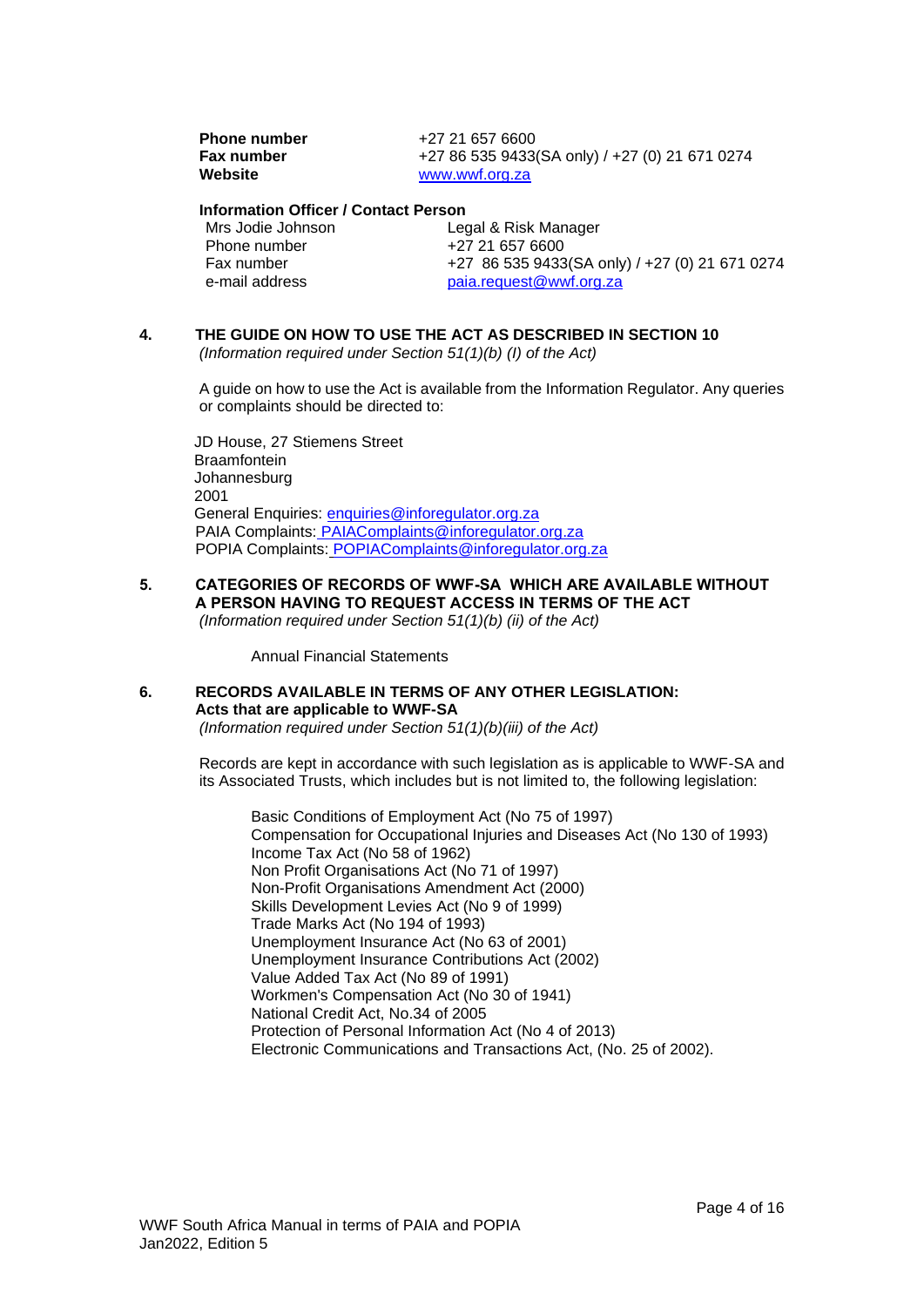## <span id="page-4-0"></span>**7. ACCESS TO RECORDS HELD BY WWF-SA**

*(Information required under Section 51(1)(b)(iv) of the Act)* It should be noted that any and all records, whether specifically listed herein or not, shall only be made available subject to the provisions of the Act.

#### <span id="page-4-1"></span>**a. How to request access to a record**

The requestor must make use of the prescribed form to make the request, a copy of which is attached as ANNEXURE B to this manual. The request must be made to the Information Officer at the address of WWF-SA provided herein.

The requester must

- i. Provide sufficient detail in the request to enable the Information Officer to identify the record or records requested and the requester.
- ii. Indicate which form of access is required.
- iii. Specify a postal address or fax number in South Africa, or an e-mail address. The requestor should also indicate if, in addition to a written reply, any other manner is to be used to inform the requester and state the necessary particulars to be so informed.
- iv. Identify the right that is sought to be exercised or protected and provide an explanation of why the requested record is required for the exercise or protection of that right.
- v. submit proof, to the satisfaction of the head of the private body, of the capacity in which the requester is making the request if a request is made on behalf of another.

Completed request forms together with the request fee (if applicable) should be submitted to the Information Officer as described under item 3: CONTACT DETAILS.

The request for access to records will deem to have been made once the form has been received by our offices.

#### <span id="page-4-2"></span>**b. Fees**

A requester who seeks access to a record containing personal information about that requester is not required to pay the request fee. Every other requester, who is not a personal requester, must pay the request fee:

- The information officer must by notice require the requester (other than a personal requester) to pay the prescribed request fee (if any) before further processing the request.
- The fee that a requester must pay to a private body is R140.00. The requester may lodge an application to the court against the tender or payment of the request fee.
- After the Information Officer has made a decision on the request, the requester must be notified in the form he or she required.
- If the request is granted, then a further access fee must be paid for reproduction and for search and preparation to search and prepare the record for disclosure.

Should you require greater clarity, we refer you to the Guide on how to use the Promotion of Access to Information Act available from the Information Regulator on the website https://www.justice.gov.za/inforeg/index.html

#### <span id="page-4-3"></span>**c. Categories of records held by WWF-SA**

Listed here are the categories of records held by **WWF-SA.** These records pertain to the operation of **WWF-SA** as well as to the **Trusts managed by WWF-SA**.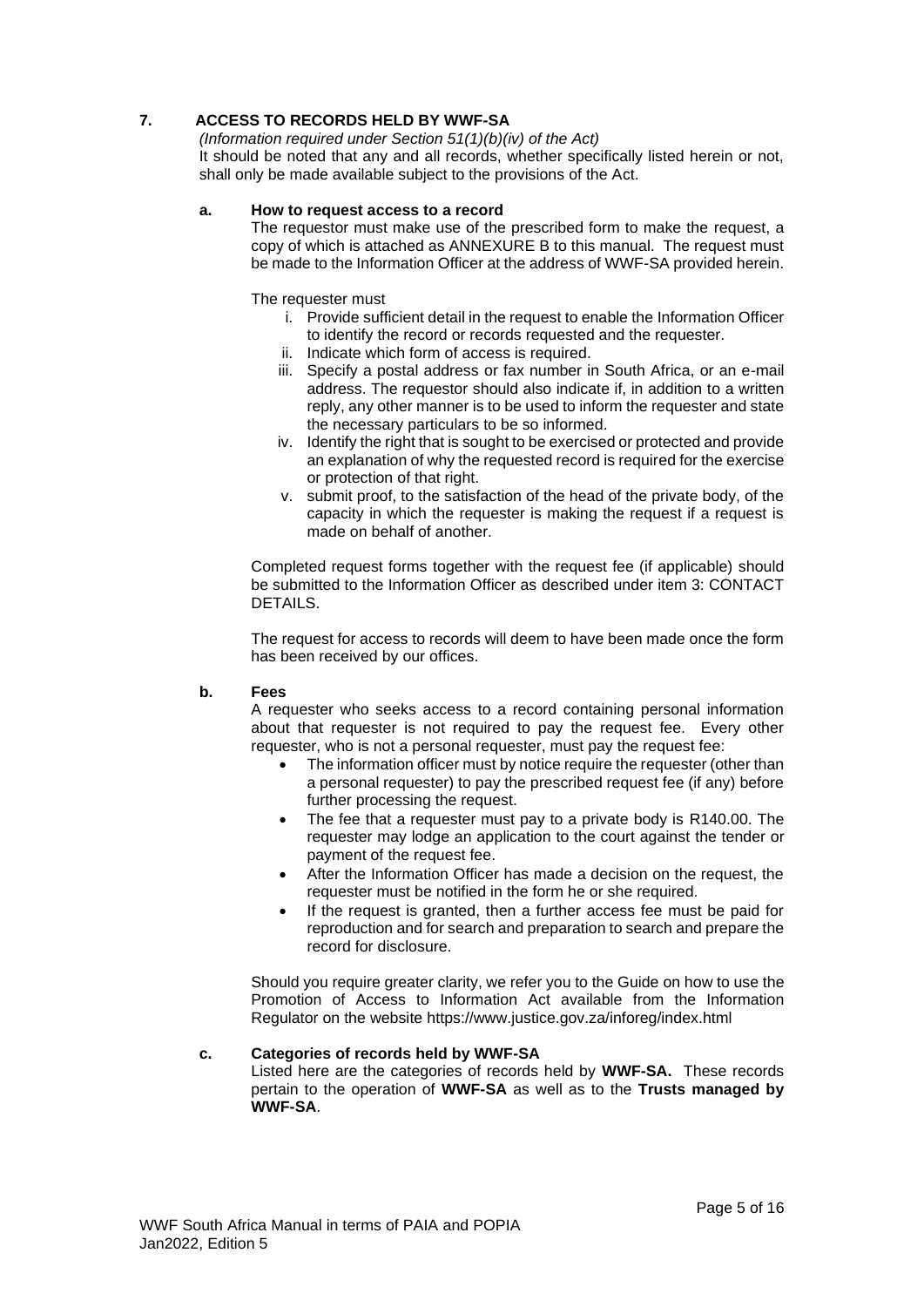## **i. Administration & Operational Records**

*(as may be required for the day to day running of WWF-SA)*

- Asset register
- Correspondence between persons within and without WWF-SA not covered by the records described elsewhere.
- General Housekeeping information
- Information relating to WWF-SA's business plans, systems and procedures.
- Minutes of meetings
- Policies & Procedures
- **Publications**
- Photo Library (electronic)
- WWF-SA Data Base (electronic), including but not limited to Partners, Corporate Members, Members, Supporters and Individual donors.

#### **ii. Other Records and Information pertaining (but not limited) to**

- **Conservation**, such as Position Statements, Contracts with WWF-SA Conservation Partners & Project executants, Active and Closed Projects, Project Reports and Payment Schedules
- **Conservation Education**, such as Eco-Schools reports and awards, Scholarships, Quarterly reports, Statistics, Projects & Presentations.
- **Financial Management** including Budgets, Banking, Investment statements & reports, Quarterly and Annual Financial reports, Accounting records, Auditor's reports and Annual Reviews, Tax Returns and VAT reports.
- **Fundraising and Communication** with donors and potential donors, Sustainability reports, potential Funders, Direct Marketing, Mailing Lists, Functions, Sponsorships, Grants.
- **Governance**, such as the Constitution.
- **Information Technology** (hardware, software, data collection and storage)
- **Human Resources**, such as Employment Contracts, Employment Equity Report, Human Resource Information (including internal policies and procedures, employee records as well as information regarding past, present and prospective employees), Organograms, Rules and Regulations relating to the Medical Aid, Rules and Regulations relating to the Pension Fund and/or Provident Fund, Skills Development Report.
- **Legal and Compliance**, such as Commercial Contracts Agreements and Memoranda of Understanding, Insurance Policies, Licensing Contracts relating to use of the Panda Trademark logo, Requisitions, permits, licences, authorisations, approvals, applications, consents required for the day to day running of WWF-SA, Risk Management.
- **Marketing**, such as Marketing plans systems and procedures, Advertising, Press releases, Media monitoring, News clippings, Publications.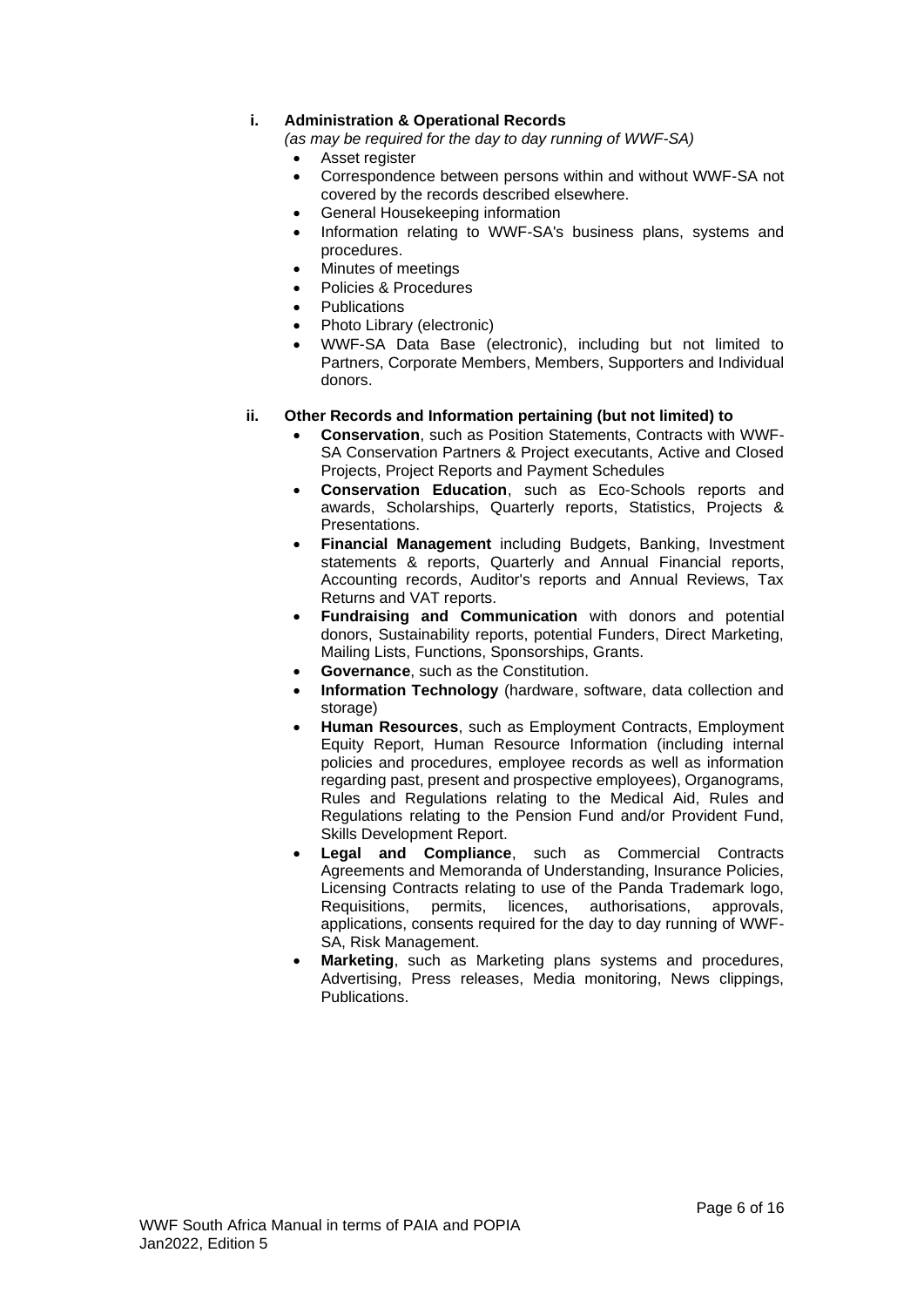## <span id="page-6-0"></span>**8. PROCESSING OF PERSONAL INFORMATION**

*(Information required under Section 51(1)(c) of the Act)*

- <span id="page-6-1"></span>a. Purpose of processing:
	- i. Staff administration;
		- ii. Administration of the Associated Trusts;
	- iii. Record keeping;
	- iv. Provision of goods and services to customers;
	- v. Management of relationships with and obligations to stakeholders;
		- vi. Fulfilment of the WWF-SA's objectives.

#### <span id="page-6-2"></span>b. Categories of data subjects and information

| <b>Data Subject</b>                                                              | Personal Information which may be processed                                                                                                                                                                                             |
|----------------------------------------------------------------------------------|-----------------------------------------------------------------------------------------------------------------------------------------------------------------------------------------------------------------------------------------|
| Potential, current and past Employees                                            | Names and surnames, ID numbers, contact<br>details, demographics, gender, marital status,<br>pregnancy, financial information (bank account),<br>employment history, educational information,<br>language, photographs, tax information |
| Online store customers                                                           | Delivery address, phone numbers, names and<br>surnames, bank account details,                                                                                                                                                           |
| Licensees / Contractors / Consultants /<br>Service Providers / Partners / Agents | Name and registration numbers, contact details,<br>company documents, tax information, authorised<br>persons / signatories, phone numbers, bank<br>account details                                                                      |
| Donors / Bequests                                                                | Bank account details, Wills, names and surnames,<br>ID numbers, telephone numbers,                                                                                                                                                      |
| Promotional competition entrants                                                 | Names and surnames, email addresses, phone<br>numbers, social media handles,                                                                                                                                                            |
| Directors / Trustees                                                             | Names and surnames, email addresses, phone<br>numbers, social media handles,                                                                                                                                                            |

#### <span id="page-6-3"></span>c. Recipients to whom Personal Information may be supplied

- i. Government and Regulatory bodies;
- ii. Financial Institutions;
- iii. Suppliers and Service Providers;
- iv. Agents, representatives and employees.
- <span id="page-6-4"></span>d. Trans-border flows of Personal Information
	- i. WWF-SA may transfer the Personal Information of a data subject to a third party in a foreign country, if:
		- The third party receiving the information is subject to a law, binding corporate rules or a binding agreement which provides adequate protection of the Personal Information; or
		- The data subject consents to the transfer; or
		- The transfer is necessary for the performance of a contract between the data subject and WWF-SA or the implementation of pre-contractual measures taken in response to the data subject's request; or
		- The transfer is necessary for the conclusion or performance of a contract in the interest of the data subject between WWF-SA and the third party; or
		- The transfer is for the benefit of the data subject and it is not reasonably practicable to obtain consent of the data subject, and if it were reasonably practicable to obtain consent, the data subject would be likely to give consent.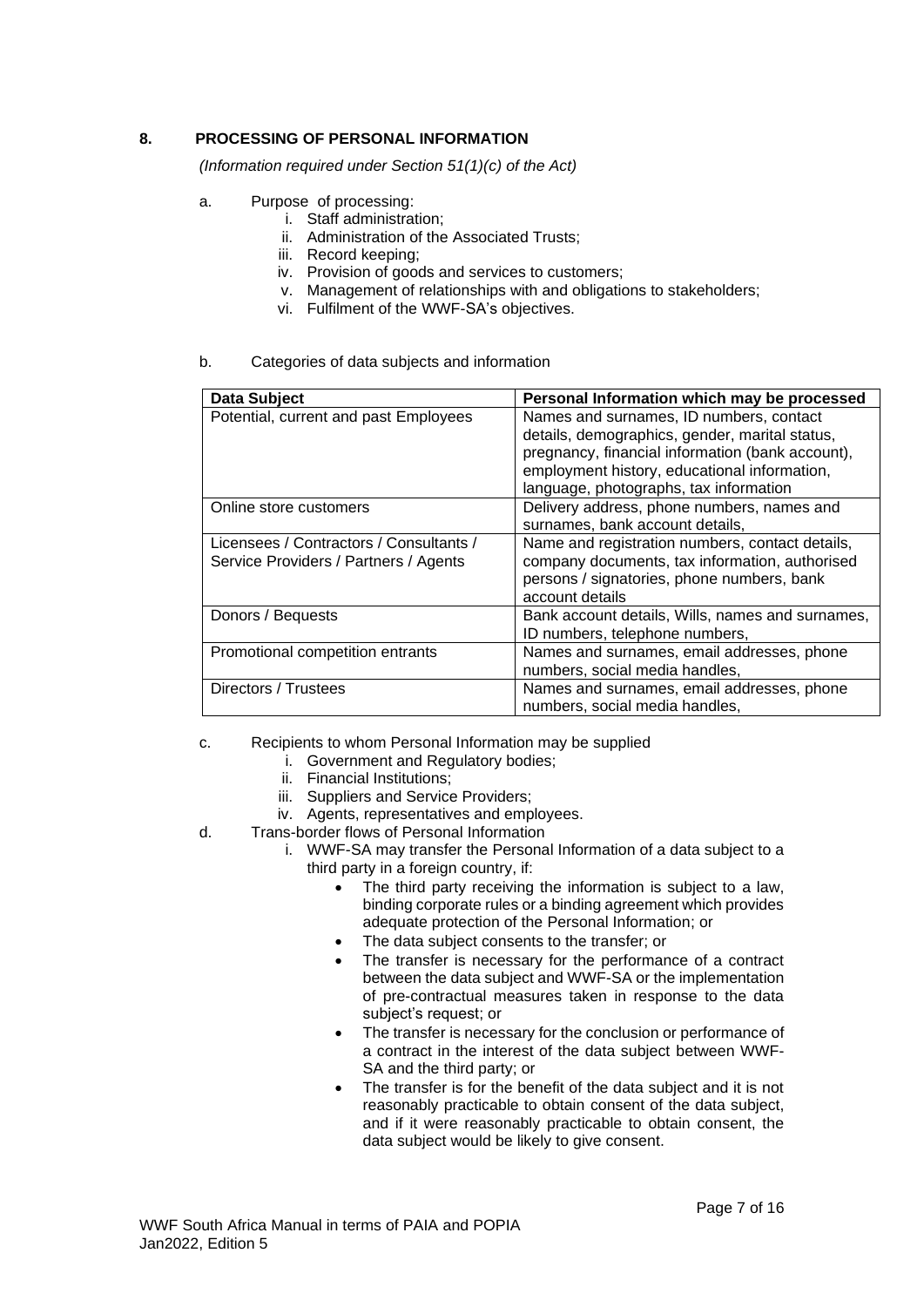- <span id="page-7-0"></span>e. Information security measures
	- i. IT data security systems in place;
	- ii. Physical access control;
	- iii. Policies and procedures in place.
- <span id="page-7-1"></span>f. Objection to the processing of Personal Information

Any person to whom Personal Information in the possession of WWF South Africa relates (the "data subject"), may at any time submit an objection to the processing of their Personal Information by completing the prescribed form attached as Annexure C hereto. The Information Officer will provide reasonable assistance as necessary to the data subject, free of charge, to enable the data subject to make the objection.

#### <span id="page-7-2"></span>g. Request for correction or deletion of Personal Information

A data subject may at any time request the correction or deletion of their Personal Information or the deletion or destruction of a record of Personal Information by completing the prescribed form attached as Annexure D hereto. The Information Officer will provide reasonable assistance as necessary to the data subject, free of charge to enable the data subject to complete the form.

#### <span id="page-7-3"></span>**9. AVAILABILITY OF THE MANUAL**

*(Information required under Section 51(3) of the Act)*

A copy of this manual is available on the website of WWF South Africa at [https://www.wwf.org.za/access\\_to\\_information/;](https://www.wwf.org.za/access_to_information/) and is also available for inspection at the reception desk of WWF South Africa and available to any person upon request for which copies can be made at a charge of R1.10 (one rand ten cents) per A4 page.

#### <span id="page-7-4"></span>**10. PRESCRIBED FEE STRUCTURE AND APPLICATION FORM IN RESPECT OF PRIVATE BODIES**

The fee structure and the application form are prescribed under the Act and are attached to this manual. It is also available from:

- the Government Gazette.
- the website of the Department of Justice and Constitutional Development [\(www.doj.gov.za\)](http://www.doj.gov.za/) (section: "regulations")
- the Information Regulator website (https://inforegulator.org.za/docs.html).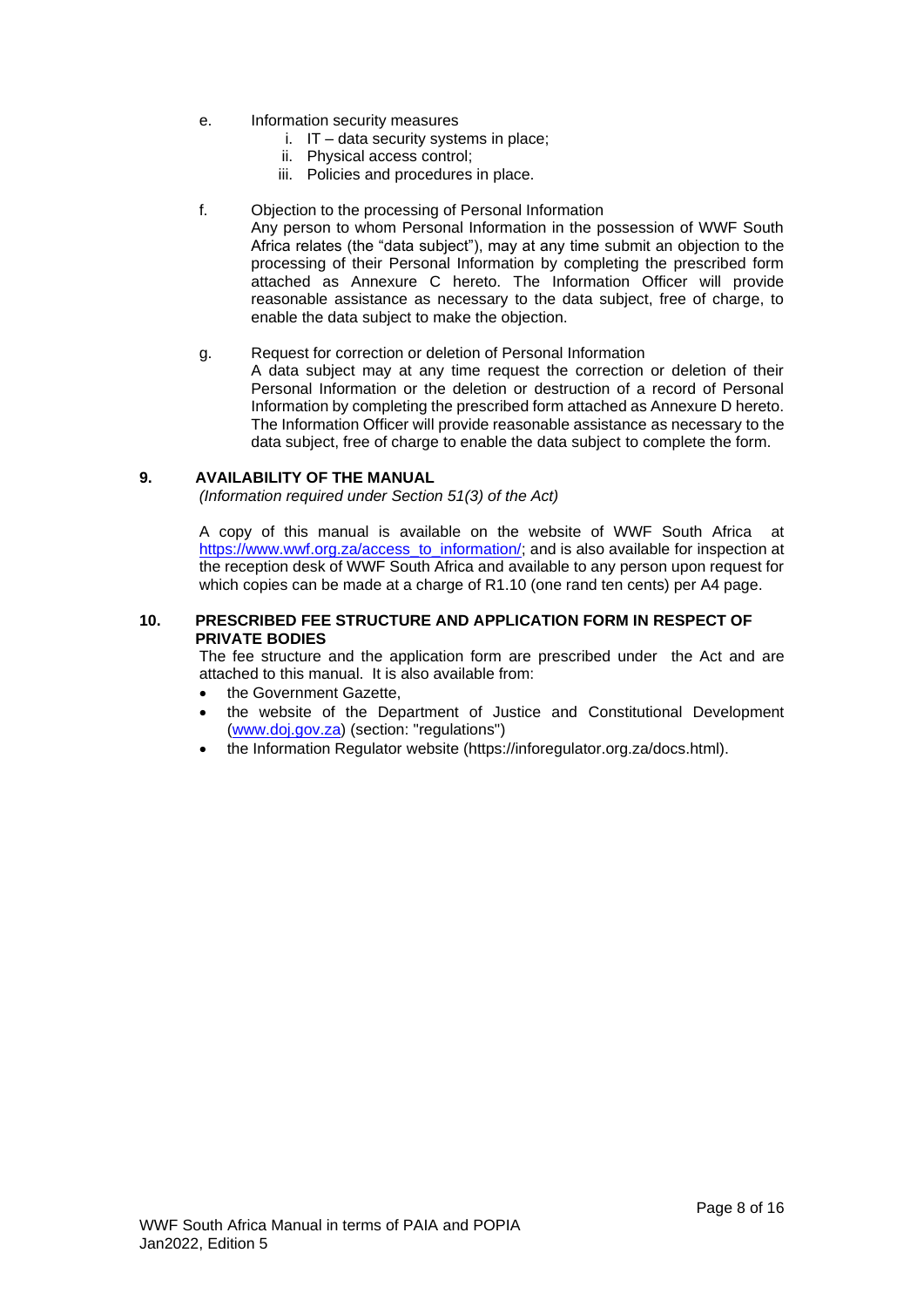## <span id="page-8-0"></span>**11. ANNEXURE A FEES IN RESPECT OF PRIVATE BODIES**

| Item           | Description                                                                                                                                                                                                   | Amount                                                                        |
|----------------|---------------------------------------------------------------------------------------------------------------------------------------------------------------------------------------------------------------|-------------------------------------------------------------------------------|
| $\mathbf{1}$   | The request fee payable by every requester                                                                                                                                                                    | R140.00                                                                       |
| $\overline{2}$ | Photocopy / printed black and white copy of each A4-size page (per<br>page or part thereof)                                                                                                                   | R<br>2.00                                                                     |
| 3              | Printed copy of A4-size page (per page or part thereof)                                                                                                                                                       | R.<br>2.00                                                                    |
| $\overline{4}$ | For a copy in a computer-readable form on:<br>(i) Flash drive (to be provided by the requestor).<br>(ii) Compact disc                                                                                         | R 40.00                                                                       |
|                | • If provided by the requestor;<br>• If provided to the requestor.                                                                                                                                            | R 40.00<br>R 60.00                                                            |
| 5              | For the transcription of visual images per A4-size page.                                                                                                                                                      | Service to be<br>outsourced,                                                  |
| 6              | Copy of visual images                                                                                                                                                                                         | dependent on<br>quotation from<br>Service Provider                            |
| $\overline{7}$ | Transcription of an audio record, per A4-size page                                                                                                                                                            | R 24.00                                                                       |
| 8              | Copy of an audio record on:<br>(i) Flash Drive (to be provided by requestor).<br>(ii) Compact disc<br>• If provided by the requestor;<br>• If provided to the requestor.                                      | R 40.00<br>R 40.00<br>R 60.00                                                 |
| 9              | To search for and prepare the record for disclosure for each hour or<br>part of an hour, excluding the first hour, reasonably required for such<br>search and preparation.<br>To not exceed the total cost of | R145.00<br>R435.00                                                            |
| 10             | Deposit: If search exceeds 6 hours                                                                                                                                                                            | One third of amount<br>per request<br>calculated in terms of<br>items 2 to 8. |
| 11             | Postage, e-mail or any other electronic transfer.                                                                                                                                                             | Actual expense, if<br>any.                                                    |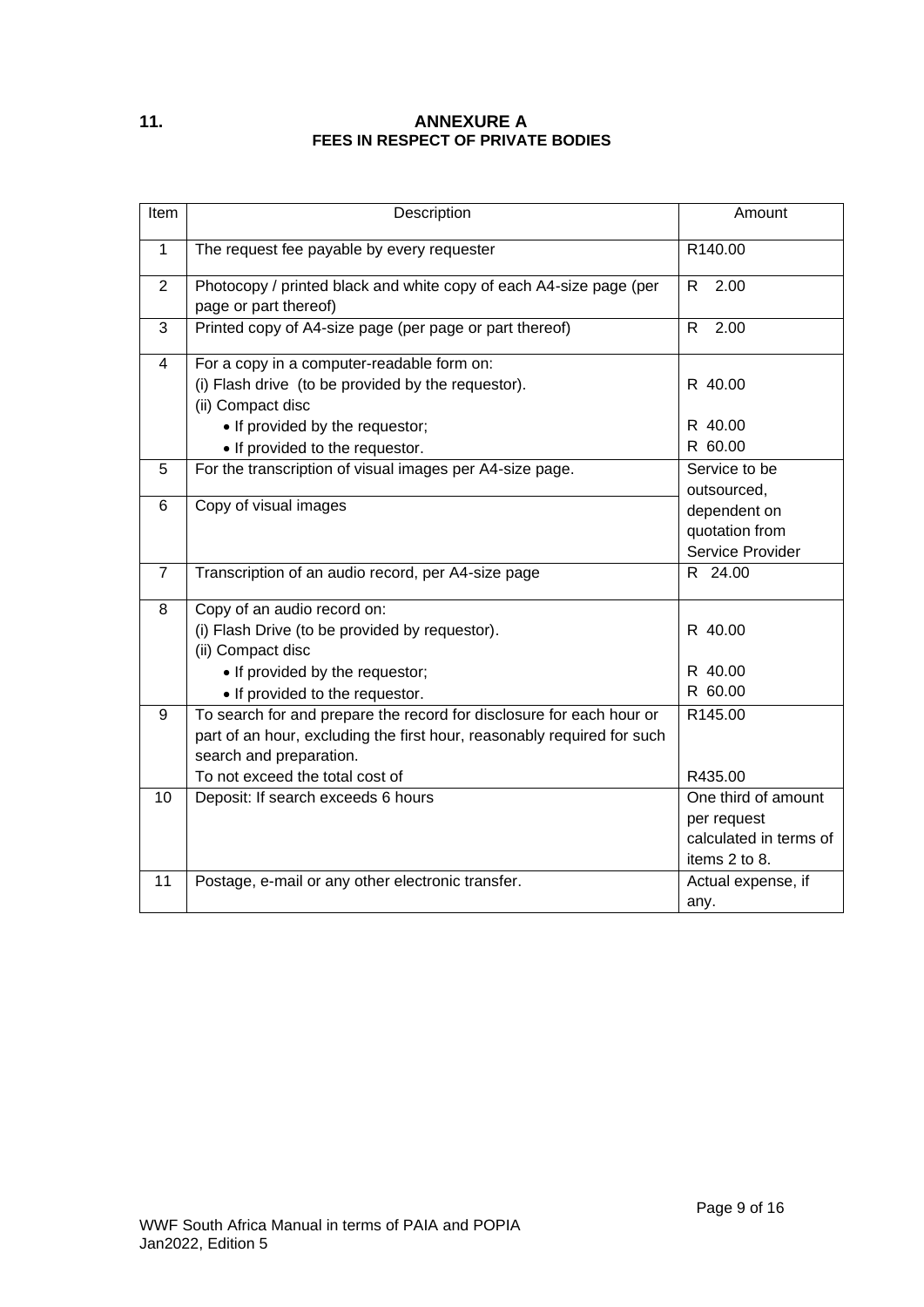## <span id="page-9-0"></span>**12. ANNEXURE B REQUEST FOR ACCESS TO RECORD OF PRIVATE BODY**

(Section 53(1) of the Promotion of Access to Information Act, 2000 Act No. 2 of 2000)

## **[Regulation 10]**

## **A. Particulars of private body**

Mail to:

## **WWF SOUTH AFRICA**

P O Box 23273, Claremont 7735 South Africa

Or deliver to:

First Floor, Bridge House, Boundary Terraces, 1 Mariendahl Lane, Newlands 7700 South Africa

Or fax to 086 535 9433(SA only) / +27 (0) 21 671 0274

Or e-mail to [paia.request@wwf.org.za](mailto:paia.request@wwf.org.za) (as an attachment)

#### **Attention: The Information Officer Ms Jodie Johnson**

## **B. Particulars of person requesting access to the record**

- *(a) The particulars of the person who requests access to the record must be given below.*
- *(b) The address and/or fax number in South Africa to which the information is to be sent must be given.*
- *(c) Proof of the capacity in which the request is made, if applicable, must be attached.*

Full names and surname:

| Identity number:  |  |
|-------------------|--|
| Postal address:   |  |
|                   |  |
|                   |  |
|                   |  |
| Postal Code       |  |
| Telephone number: |  |
| Fax number:       |  |
| E-mail address:   |  |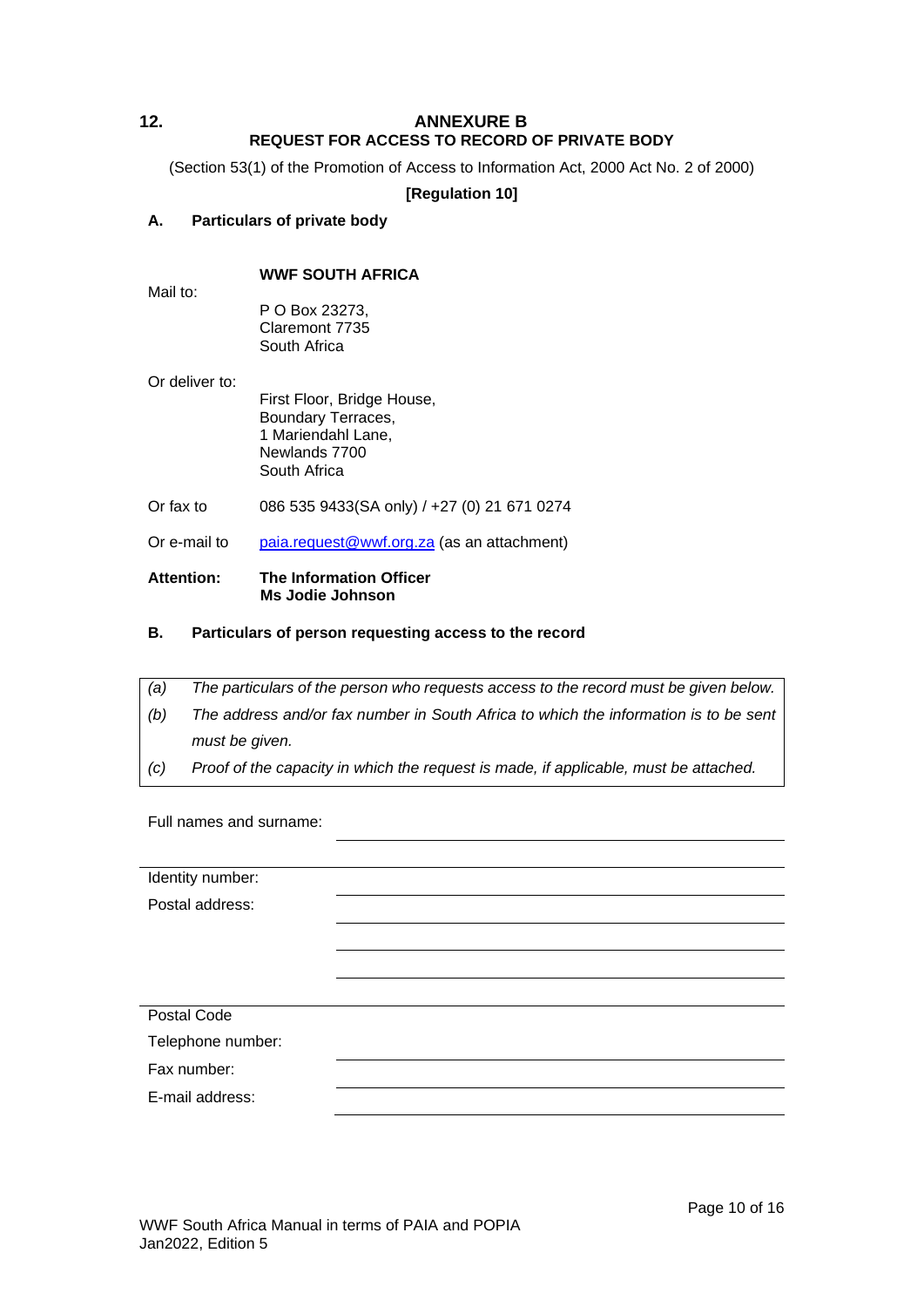Capacity in which request is made, when made on behalf of another person:

## **C. Particulars of person on whose behalf request is made**

This section must be completed ONLY if a request for information is made on behalf of *another person.*

Full names and surname:

Identity number:

## **D. Particulars of record**

*(a) Provide full particulars / details of the record to which access is requested, including the reference number if that is known to you, to enable the record to be located.*

- *(b) If the provided space is inadequate, please continue on a separate page and attach it to this form. The requester must sign all the additional pages.*
- 1. Description of record or relevant part of the record:
- 2. Reference number, if available:
- 3. Any further particulars of record:

## **E. Fees**

*(a) A request for access to a record, other than a record containing personal information about yourself, will be processed only after a request fee of R140.00 has been paid.*

*(b) The fee payable for access to a record depends on the form in which access is required and the reasonable time required to search for and prepare a record.*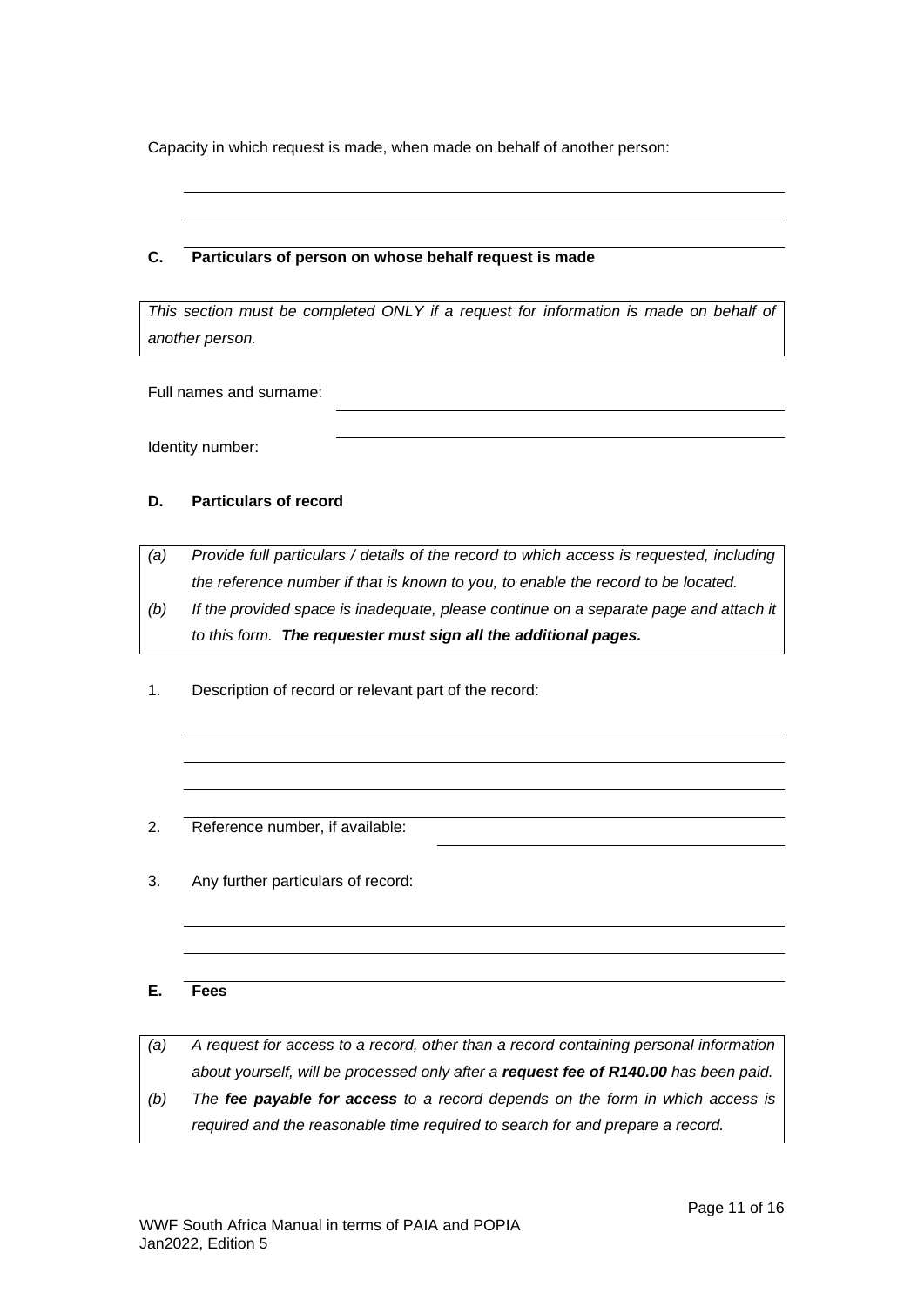*(c) If you qualify for exemption of the payment of any fee, please state the reason for exemption.*

Reason for exemption from payment of fees:

## **F. Form of access to record**

*If you are prevented by a disability to read, view or listen to the record in the form of access provided for in 1 to 4 hereunder, state your disability and indicate in which form the record is required.*

| Disability:   |                                                                                    |  |                     |      |         |                              | Form in which record is required:                                                    |
|---------------|------------------------------------------------------------------------------------|--|---------------------|------|---------|------------------------------|--------------------------------------------------------------------------------------|
|               |                                                                                    |  |                     |      |         |                              |                                                                                      |
|               |                                                                                    |  |                     |      |         |                              |                                                                                      |
|               |                                                                                    |  |                     |      |         |                              |                                                                                      |
|               | Mark the appropriate box with an X.                                                |  |                     |      |         |                              |                                                                                      |
| <b>NOTES:</b> |                                                                                    |  |                     |      |         |                              |                                                                                      |
| (a)           |                                                                                    |  |                     |      |         |                              | Compliance with your request in the specified form may depend on the form in which   |
|               | the record is available.                                                           |  |                     |      |         |                              |                                                                                      |
| (b)           |                                                                                    |  |                     |      |         |                              | Access in the form requested may be refused in certain circumstances. In such a case |
|               | you will be informed if access will be granted in another form.                    |  |                     |      |         |                              |                                                                                      |
| (c)           | The fee payable for access to the record, if any, will be determined partly by the |  |                     |      |         |                              |                                                                                      |
|               | form in which access is requested.                                                 |  |                     |      |         |                              |                                                                                      |
| 1.            | If the record is in written or printed form:                                       |  |                     |      |         |                              |                                                                                      |
|               | copy of record*<br>inspection of record                                            |  |                     |      |         |                              |                                                                                      |
| 2.            | If record consists of visual images                                                |  |                     |      |         |                              |                                                                                      |
|               | (this includes photographs, slides, video recordings, computer-generated images,   |  |                     |      |         |                              |                                                                                      |
|               | sketches, etc.):                                                                   |  |                     |      |         |                              |                                                                                      |
|               | view the images                                                                    |  | copy of the images* |      |         | transcription of the images* |                                                                                      |
| 3.            | If record consists of recorded words or information which can be reproduced in     |  |                     |      |         |                              |                                                                                      |
|               | sound:                                                                             |  |                     |      |         |                              |                                                                                      |
|               | listen to the soundtrack                                                           |  |                     |      |         |                              | transcription of the soundtrack*                                                     |
|               | (audio cassette)                                                                   |  |                     |      |         |                              | (written or printed document)                                                        |
| 4.            | If record is held on computer or in an electronic or machine-readable form:        |  |                     |      |         |                              |                                                                                      |
|               | printed<br>οf<br>copy                                                              |  | printed             | copy | οf      |                              | copy in computer readable                                                            |
|               | record*                                                                            |  | information         |      | derived |                              | form                                                                                 |
|               |                                                                                    |  | from the record*    |      |         |                              | (stiffy or compact disc)*                                                            |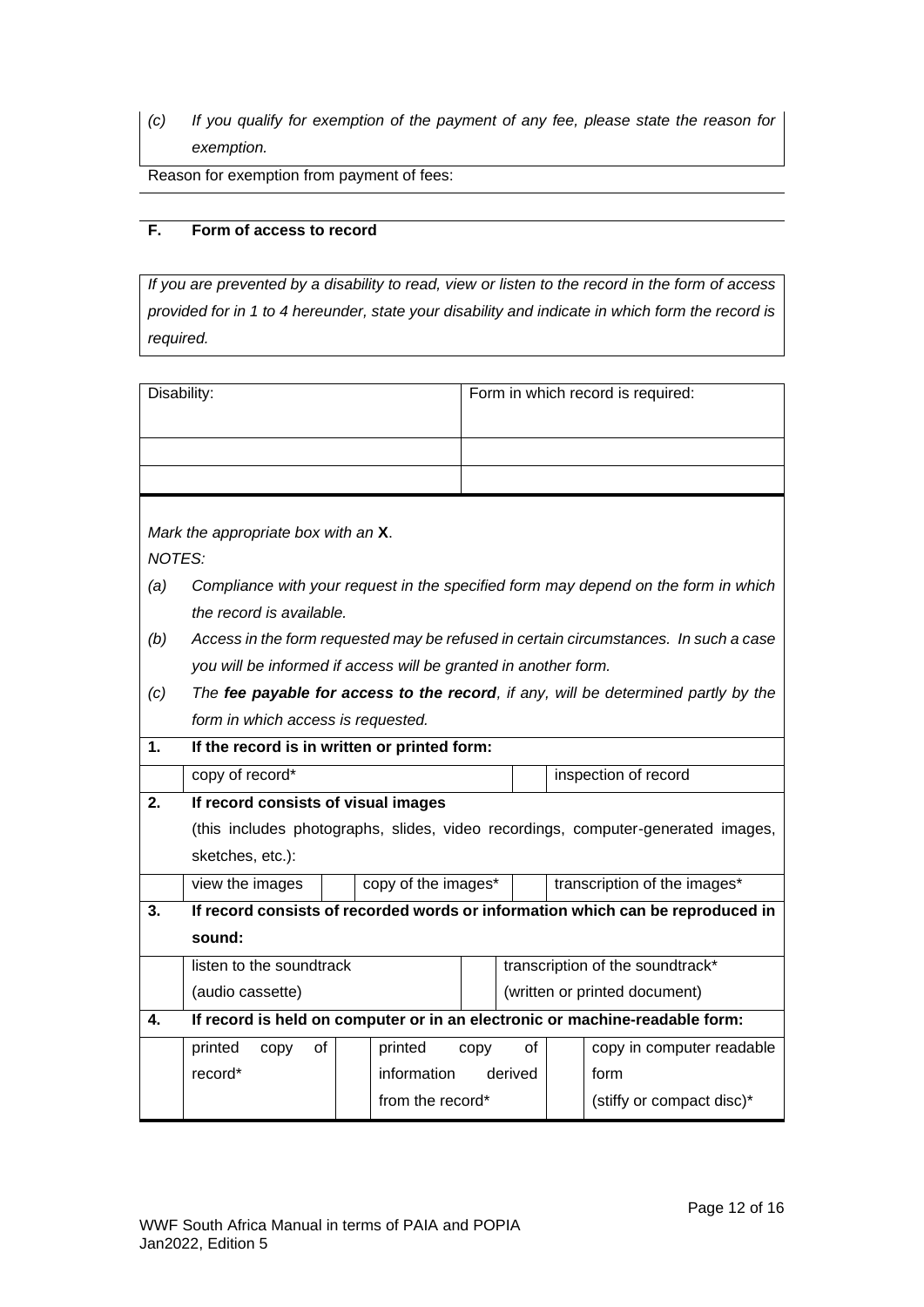| *If you requested a copy or transcription or stiffy / compact disc of a record   YES   NO |  |  |
|-------------------------------------------------------------------------------------------|--|--|
| (above), do you wish the copy or transcription to be posted to you?                       |  |  |
| Postage is payable.                                                                       |  |  |

## **G. Particulars of right to be exercised or protected**

*If the provided space is inadequate, please continue on a separate page and attach it to this form. The requester must sign all the additional pages.*

- 1. Indicate which right is to be exercised or protected:
- 2. Explain why the record requested is required for the exercise or protection of the aforementioned right:

## **H. Notice of decision regarding request for access**

*You will be notified in writing whether your request has been approved / denied. If you wish to be informed in another manner, please specify the manner and provide the necessary particulars to enable compliance with your request.*

How would you prefer to be informed of the decision regarding your request for access to the record?

Signed at \_\_\_\_\_\_\_\_\_\_\_\_\_\_\_\_\_\_\_\_\_\_\_\_\_\_\_ this \_\_\_\_\_\_\_\_ day of \_\_\_\_\_\_\_\_\_\_\_\_\_\_\_ 20 \_\_\_

SIGNATURE OF REQUESTER / PERSON ON WHOSE BEHALF REQUEST IS MADE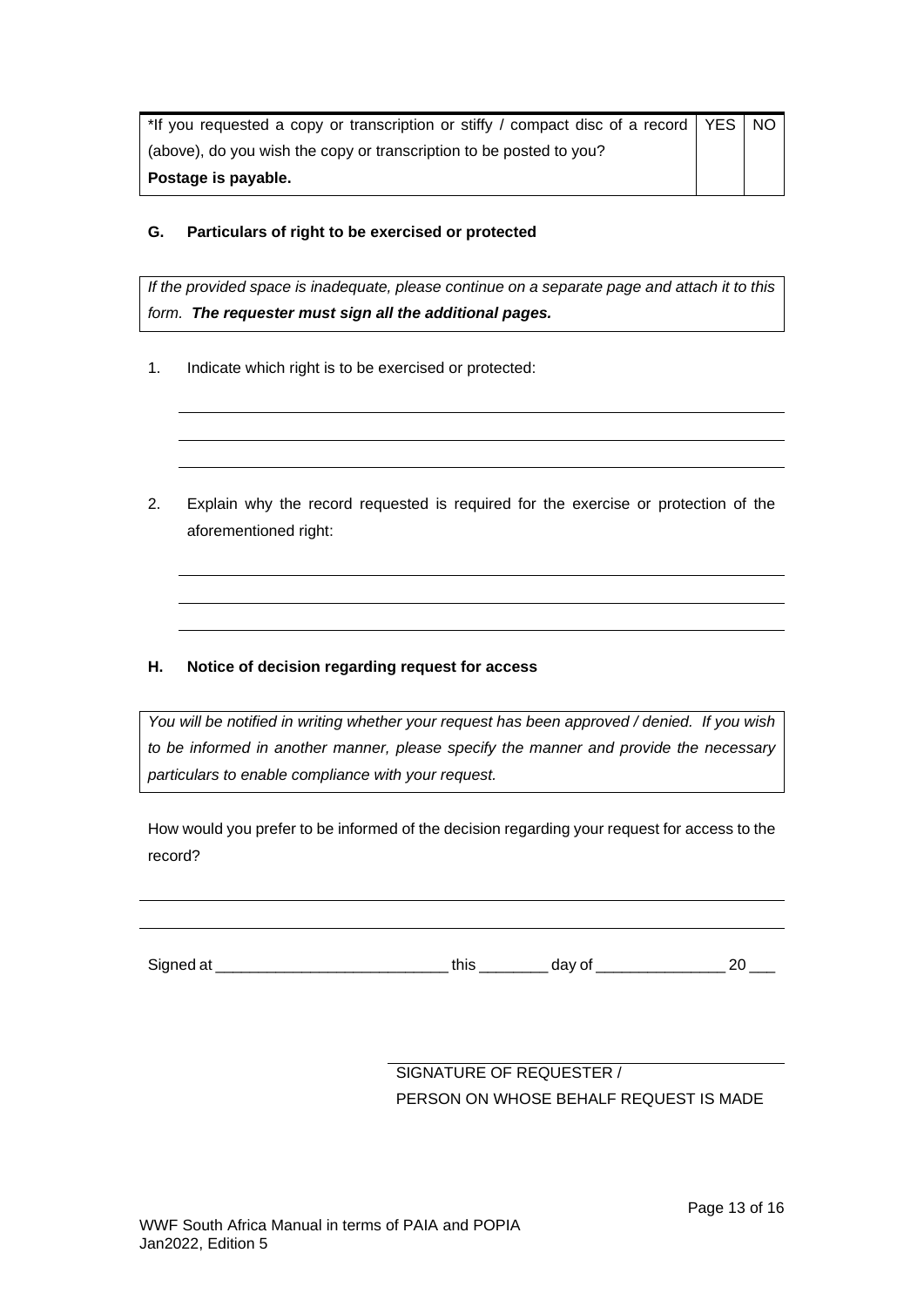## <span id="page-13-0"></span>**13. ANNEXURE C**

#### **OBJECTION TO THE PROCESSING OF PERSONAL INFORMATION IN TERMS OF SECTION 11(3) OF THE PROTECTION OF PERSONAL INFORMATION ACT, 2013**

#### **REGULATIONS RELATING TO THE PROTECTION OF PERSONAL INFORMATION, 2018** [Regulation 2]

*Note:*

- *1. Affidavits or other documentary evidence as applicable in support of the objection may be attached.*
- *2. If the space provided for in this form is inadequate, submit information as an Annexure to this Form and sign each page.*
- *3. Complete as applicable.*

| A                                                                 | <b>DETAILS OF DATA SUBJECT</b>                                                                               |
|-------------------------------------------------------------------|--------------------------------------------------------------------------------------------------------------|
| Name(s) and surname<br>/ registered name of<br>data subject:      |                                                                                                              |
| Unique Identifier /<br><b>Identity Number</b>                     |                                                                                                              |
| Residential, postal or<br>business address:                       |                                                                                                              |
|                                                                   | Code(                                                                                                        |
| Contact numbers(s):                                               |                                                                                                              |
| Fax number / E-mail<br>Address:                                   |                                                                                                              |
| B                                                                 | DETAILS OF RESPONSIBLE PARTY                                                                                 |
| Name(s) and surname<br>/ Registered name of<br>responsible party: |                                                                                                              |
| Residential, postal or<br>business address:                       |                                                                                                              |
|                                                                   | Code(                                                                                                        |
| Contact number(s):                                                |                                                                                                              |
| Fax number / E-mail<br>address:                                   |                                                                                                              |
| $\mathbf c$                                                       | REASONS FOR OBJECTION IN TERMS OF SECTION 11(1)(d) to (f)<br>(Please provide detailed reasons for objection) |
|                                                                   |                                                                                                              |
|                                                                   |                                                                                                              |
|                                                                   |                                                                                                              |
|                                                                   |                                                                                                              |
|                                                                   |                                                                                                              |
|                                                                   |                                                                                                              |

Signed at ……………………………………….this ………day of …………………………20……

……………………………………………………. Signature of data subject / designated person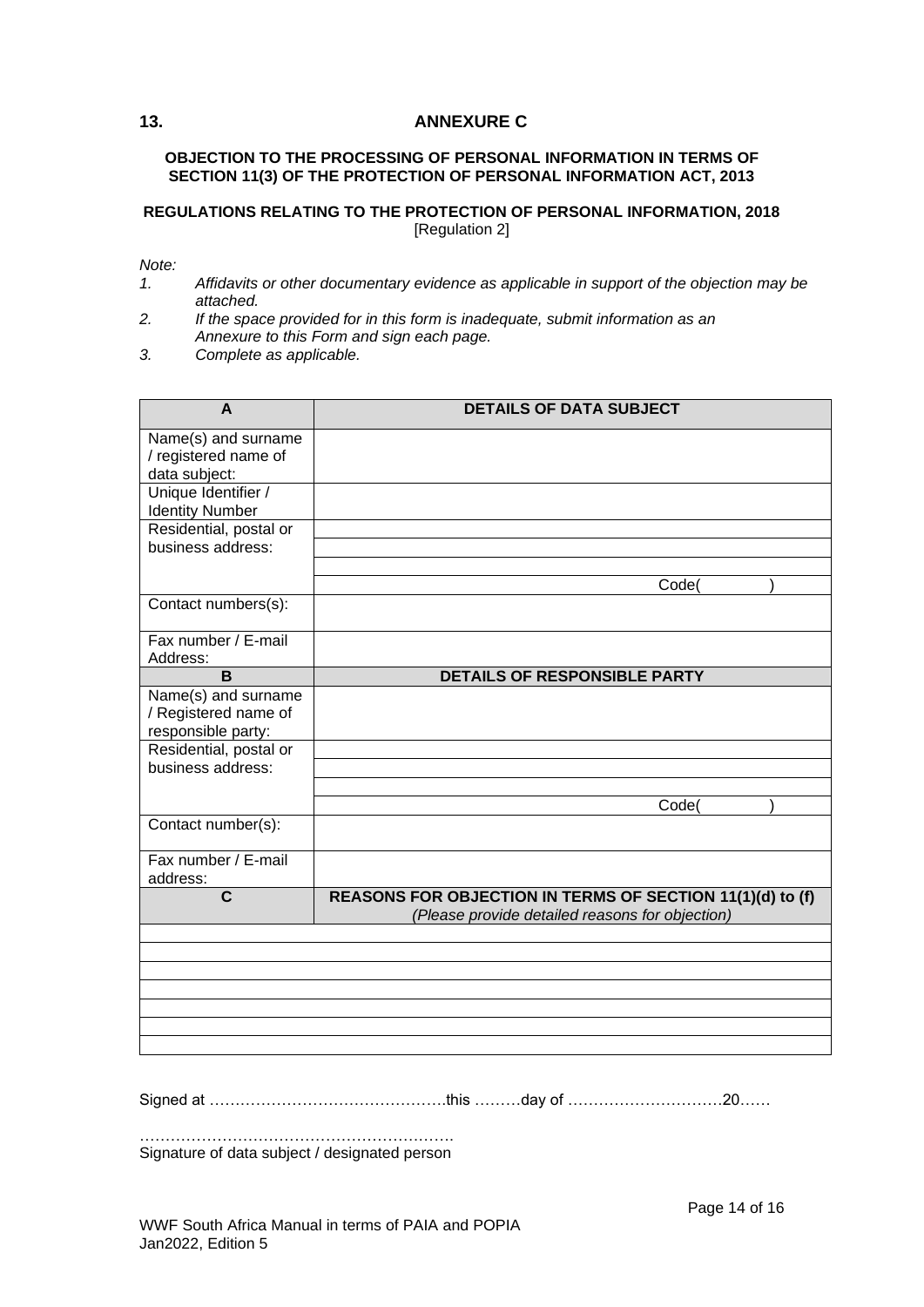## <span id="page-14-0"></span>**14. ANNEXURE D**

## **REQUEST FOR CORRECTION OR DELETION OF PERSONAL INFORMATION OR DESTROYING OR DELETION OF RECORD OF PERSONAL INFORMATION IN TERMS OF SECTION 24(1) OF THE PROTECTION OF PERSONAL INFORMATION ACT**

## **REGULATIONS RELATING TO THE PROTECTION OF PERSONAL INFORMATION, 2018** [Regulation 3]

#### *Note:*

- *1. Affidavits or other documentary evidence as applicable in support of the objection may be attached.*
- *2. If the space provided for in this form is inadequate, submit information as an Annexure to this Form and sign each page.*
- *3. Complete as applicable.*

#### Mark the appropriate box with an "x" **Request for:**



Correction or deletion of the personal information about a data subject which is in possession or under control of the responsible party.

Destroying or deletion of a record of personal information about the data subject which is in possession or under the control of the responsible party and who is no longer authorised to retain the record of the information.

| A                                           | <b>DETAILS OF DATA SUBJECT</b>                       |
|---------------------------------------------|------------------------------------------------------|
| Name(s) and surname                         |                                                      |
| / registered name of                        |                                                      |
| data subject:                               |                                                      |
| Unique Identifier /                         |                                                      |
| <b>Identity Number</b>                      |                                                      |
| Residential, postal or                      |                                                      |
| business address:                           |                                                      |
|                                             |                                                      |
|                                             | Code(                                                |
| Contact numbers(s):                         |                                                      |
| Fax number / E-mail                         |                                                      |
| Address:                                    |                                                      |
| B                                           | <b>DETAILS OF RESPONSIBLE PARTY</b>                  |
| Name(s) and surname                         |                                                      |
| / Registered name of                        |                                                      |
| responsible party:                          |                                                      |
| Residential, postal or<br>business address: |                                                      |
|                                             |                                                      |
|                                             | Code(                                                |
| Contact number(s):                          |                                                      |
|                                             |                                                      |
| Fax number / E-mail                         |                                                      |
| address:                                    |                                                      |
| C                                           | INFORMATION TO BE CORRECTED / DELETED / DESTRUCTED / |
|                                             | <b>DESTROYED</b>                                     |
|                                             |                                                      |
|                                             |                                                      |